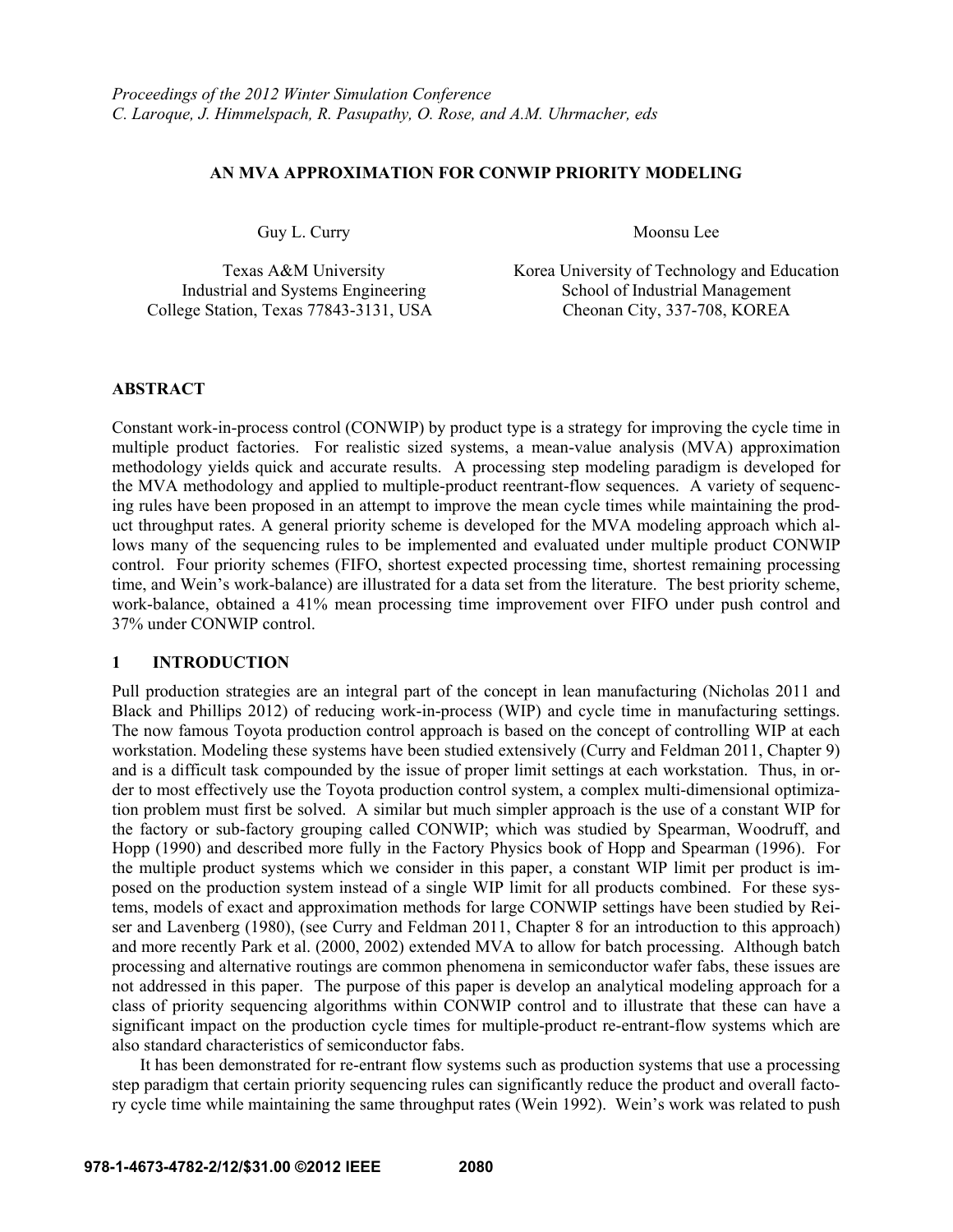production systems and used simulation as the verification tool for his proposed Work-Balance sequencing scheme. In a simulation case study, Curry and Feldman (2011, Chapter 8) illustrated that these priority schemes, particularly Work-Balance, also can make a significant impact under CONWIP control.

 In this paper the CONWIP modeling paradigm is extended to incorporate general sequencing schemes applicable to each workstation within the factory. To accomplish this, a processing step approach is developed and then extended to incorporate general non-preemptive priority rules for sequencing jobs at each workstation based on their particular mean processing characteristics by processing step at that workstation. This family of sequencing algorithms includes first-in first-out (FIFO), shortest expected processing time at the current workstation (SEPT), shortest remaining expected processing time at all future workstations (SRPT) and Wein's Work-Balance (WBAL) algorithm. Significant differences between the mean cycle time performances of these various sequencing algorithms are illustrated via the general analytical sequencing model under CONWIP control and the analytical model is partially validated by comparing it to simulation model results. A variety of preemptive-resume priority scheme approximations and solution procedures have been proposed and compared in Bryant et al. (1984). Related literature on MVA preemptive-resume priority approximation schemes from computer performance modeling are Kaufman (1984), Bondi and Chuang (1988) and Leemans and Dedene (1996). In this paper, only non-preemptive priority schemes are considered. It should be noted that multi-class systems, general service times, batch processing, and differing priorities by customer class assumptions yield queueing networks for which product-form solutions do not apply (Leemans and Dedene 1996, Buitenhek et al. 2000, Park et al. 2002) and approximation methods must be utilized.

# **2 PROCESSING STEP PARADIGM FOR CONWIP MODELING**

The processing step paradigm for production systems definition is a realistic approach since most product production schemes are actually given in production steps with machines and processing requirements by step. For discussion, the following definitions and notation are utilized:

*np* is the number of products produced in the factory,

*ns*(*p*) is the number of processing steps for product *p*,  $E[S^{p,s}]$  is the mean processing time for product *p* at step *s*,

 $C^2[S^{p,s}]$  is the squared coefficient of variation of the processing time for product *p* at step *s*,

 $W^p$  is the number of jobs of product *p* allowed in the factory at one time (CONWIP limit),

 $ws(p, s)$  is the workstation number at which processing occurs for product *p* on step *s*,

 $\lambda^{p,s}$  is the mean flow rate of product *p* through processing step *s*,

 $r^{p,s}$  is the relative visitation rates of product *p* to processing step *s*,

 $u^{p,s}$  is the utilization factor of product *p* in processing step *s* on the machine at *ws*( $p, s$ ),

 $WIP^{p,s}$  is the WIP of product *p* at processing step *s* (thus,  $\sum_{s} WIP^{p,s} = W^p$ ),

 $CT^{p,s}$  is the cycle time (processing time plus queue time) of product *p* at processing step *s*, and

 $\mathbf{1}(x = y)$  is an indicator function that has value one when the comparison in the parentheses is true and zero otherwise.

# **2.1 Modeling Approach**

The basic idea is to obtain the cycle times  $CT^{p,s}$  for product p through processing step *s* (performed at workstation  $k = ws(p, s)$ ). To accomplish this, the approach is to compute the WIP by product at workstation *k* and to then estimate the cycle time by the number of jobs of each product and step ahead of this job at that workstation and multiple these numbers by their associated mean processing times. For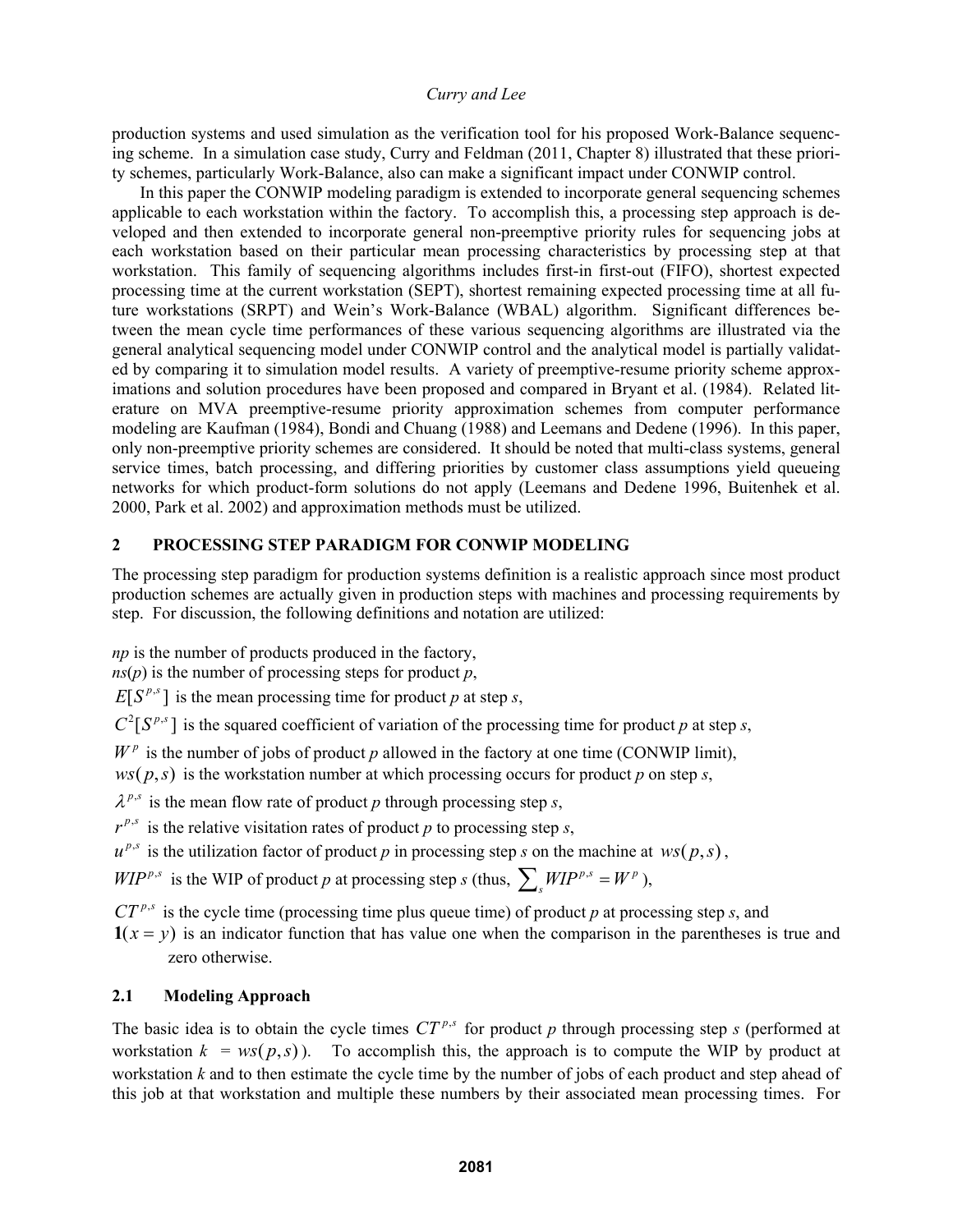closed queueing networks, the standard approach for estimating the WIP of a product at a workstation, or in this case in a processing step which then can be mapped to the associated workstation, is to distribute the fixed number of jobs of a product type across all of the steps in proportion to the amount of time spent in that step. Since a job type will not necessarily visit each step in the processing sequence in equal proportions due to rework and/or the possibility of probabilistic branching, then the relative number of visits to each step needs to be computed. Assuming that the cycle time at each step is known,  $CT^{p,s}$ , and the relative number of visits to each processing step,  $r^{p,s}$ , is also known, then the expected WIP,  $WIP^{p,s}$ , at that step by product class with total jobs in the system of  $W^p$  is given by

$$
WIP^{p,s} = \frac{W^p r^{p,s} C T^{p,s}}{\sum_{j=1}^{n(s)} r^{p,j} C T^{p,j}}.
$$
\n(1)

 For open queueing networks, the external inflows and the topology of the network determine the flow rates at each processing step. Then the relative number of visits to each processing step is computed by the step flows divided by the total external inflow for that product. However, for closed networks, there are no external flows in this sense since throughput is defined as the fraction of flow through a given workstation and then this flow is essentially transferred back to the initial processing step to initiate a new job (thus, keeping the system WIP constant). This process results in a mathematically dependent system of flow equations. To overcome this problem, one of the processing steps (herein always processing step one) is designed as the base processing step and a relative number of visits is determined for all other processing steps relative to this base step. Then the topology of the product's flow network is used to compute the remaining steps relative to this base step (normally set at a relative rate value of 1.0). Thus, the  $r^{p,s}$  values of equation (1) are easily determined by product and processing step.

 Given the relative work-in-process by job type and processing step at a workstation, then the queueing or waiting time for all full jobs ahead of a specific job type by priority class can be computed. This handles the queue time for this designated job except for the remaining processing time for the job on the processor at the arrival time. Under exponential processing time assumptions this would just be the mean processing time for that job type, but for general service times, the expected remaining time estimate (Gross and Harris, 1998) is

$$
\frac{E\left[\left(S^{p,l}\right)^2\right]}{2E[S^{p,l}]} = E[S^{p,l}]^2 \left\{\frac{C^2[S^{p,l}]+1}{2E[S^{p,l}]}\right\} = E[S^{p,l}]\left\{\frac{C^2[S^{p,l}]+1}{2}\right\}.
$$

These times are weighted by the relative utilization of the server associated with each product and processing step using this workstation. Note the number of servers at the workstation is assumed to be one. This single server assumption can be generalized but makes the analysis and notation much more complicated.

 Given the estimated queueing time for the designated product and step, the cycle time is merely the queue time plus the mean processing time for this product at this step. The interesting aspect of this modeling approach is that for CONWIP control these WIP values are functions of the product/step processing times and are obtained from equation (1). Note that the sum of the WIP values over all processing steps must equal the CONWIP parameter for that product,  $W^p$ , thus

$$
W^p = \sum_{s=1}^{ns(p)} WIP^{p,s}.
$$

Utilizing Little's Law (1961, 2011),  $WIP = \lambda \times CT$ , then using equation (1)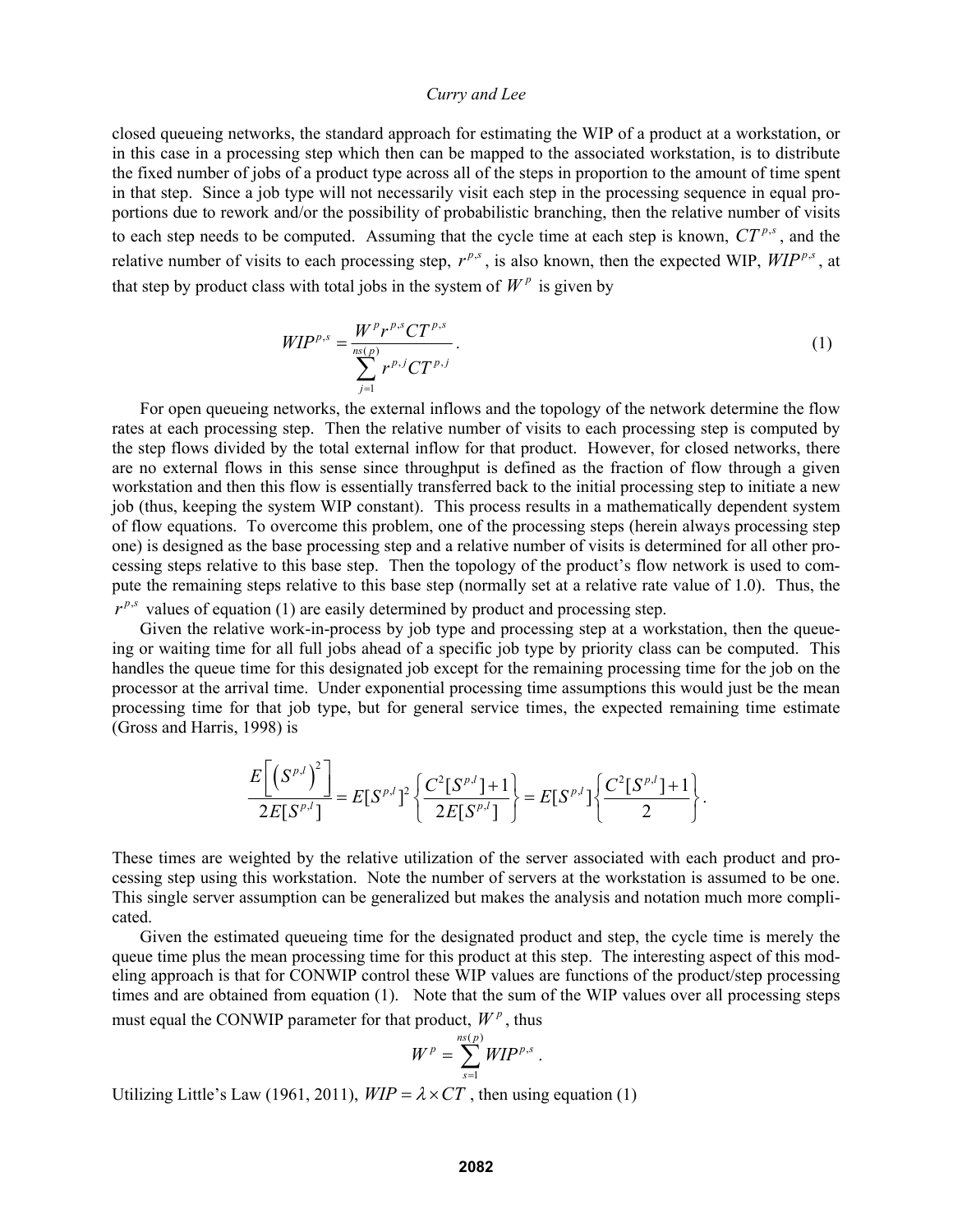$$
WIP^{p,s} = \lambda^{p,s} \times CT^{p,s} = \frac{W^p r^{p,s} C T^{p,s}}{\sum_{j=1}^{n(s)} r^{p,j} C T^{p,j}}
$$
(2)

and, thus, the flow rate of jobs of product *p* at processing step *s* is

$$
\lambda^{p,s} = \frac{W^p r^{p,s}}{\sum_{j=1}^{ns(p)} r^{p,j} C T^{p,j}}.
$$
\n(3)

A critical aspect of modeling CONWIP systems is that the number of jobs in the system of type *p* is fixed; hence the designated job of product type *p* at step *s* can only see  $W^p - 1$  other jobs of that type; that is, it can not wait behind itself. Therefore, the designated job will be behind

$$
WIP^{p,s} = \frac{\left(W^p - 1\right)r^{p,s}CT^{p,s}}{\sum_{j=1}^{n s(p)} r^{p,j}CT^{p,j}}
$$
\n(4)

jobs of its own type *p* and

$$
WIP^{i,s} = \frac{W^i r^{i,s} C T^{i,s}}{\sum_{j=1}^{ns(i)} r^{i,j} C T^{i,j}}
$$
\n(5)

jobs of product type *i* for all  $i \neq p$  (when step *s* of that product is processed at the common workstation *k*) . This leads to the cycle time estimate for product *p* at step *s* (note that processing occurs at workstation  $k = ws(p, s)$  ) as

$$
CT^{p,s} = E[S^{p,s}] + \sum_{i=1}^{np} \sum_{l=1}^{ns(l)} \frac{(W^i - 1(i=p))1(ws(i,l) = k)r^{i,l}}{\sum_{j=1}^{ns(l)} r^{i,j}CT^{i,j}} \left[E[S^{i,l}]CT^{i,l} + E[S^{i,l}]^2 \left\{\frac{C^2[S^{i,l}] - 1}{2}\right\}\right].
$$
 (6)

The first indicator term,  $\mathbf{1}(i = p)$ , in (6) reduces the number of jobs seen by one for product type p. The second indicator term in (6) omits processing steps which are not performed at workstation *k*. These equations are solved iteratively, using initial cycle time estimates of  $CT^{p,s} = E[S^{p,s}]$ . Note that in this iterative process the update should be only made after each complete iteration because of the summation term in the denominator. This iterative process is

$$
CT^{p,s}(\text{next}) = f(CT^{p,s}(\text{current})).\tag{7}
$$

 Note that in equation (6) the priority scheme is first-in first-out (*FIFO*) since the total number of jobs in the workstation when the designated job arrives is estimated and no later arriving jobs are allowed to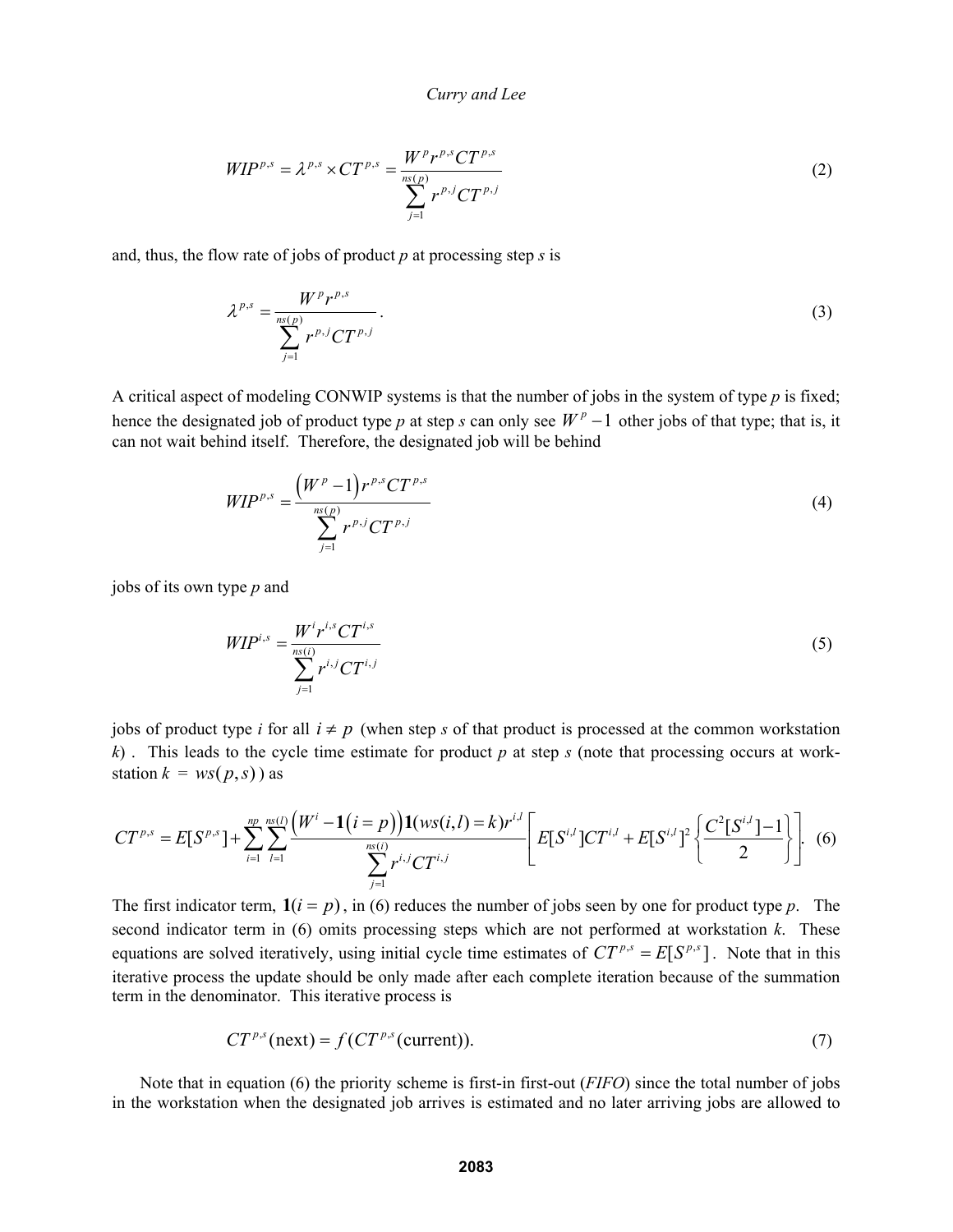jump ahead of the designated job once it enters into the workstation. In the subsequence analysis, a more general approach is taken where later arriving jobs of a higher priority are allowed to get in front of the designated job.

 Equation (6) is an extension of the Reiser and Lavenberg (1980) mean value analysis (MVA) model to the processing step paradigm. The exact MVA analysis recursively solves for a setting of the CONWIP levels based on values for systems with one less job for the designated job class and builds up the levels until the desired settings have been reached. Exact analysis is generally considered computationally inefficient for realistic situations with many products. Rather than try and solve these equations using the exact recursive approach, the approach of (7) is to iteratively solve these equations using a contraction mapping procedure.

#### **2.2 General Priority Scheme**

In a general priority processing scheme with non-preemptive processing, a job of type *p* at step *s* performed in workstation *k* sees on average the number of jobs as in the *FIFO* analysis above on arrival into the workstation. However, while this job is waiting in the queue jobs of higher priority will arrive at a rate  $\lambda^{i,l}$  during the designated job's cycle time  $CT^{p,s}$ . Hence the number of these jobs that will also get in front of the designated job is  $\lambda^{i,l}CT_q^{p,s}$ . The subscript *q* notation indicates that these arrivals must occur before the job gets onto the server (while it is in the queue). Note that jobs of the same priority will not get in front of the designated job since the scheme is *FIFO* within priority classes. Therefore, there will be a third term added to the above cycle time estimate which accounts for later arriving jobs of "higher" priority. In this analysis, priorities are low to high in preference; that is, jobs of priority 1 are processed ahead of jobs of priority class 2, etc. All that is needed to accommodate for priorities is a third indicator term to determine the relative priority of a job of type *i* at step *l* with respect to the designated product *p* at step *s*. Of course these comparisons are restricted to jobs that are being processed at the same workstation  $k = ws(p, s)$ . The cycle time equation for product p, step *s* with work performed at workstation  $k = ws(p, s)$  and priorities are low to high in order of preference is given in general by:

$$
CT^{p,s} = E[S^{p,s}] + \sum_{i=1}^{np} \sum_{l=1}^{ns(i)} \mathbf{1}(ws(i,l) = k)u^{i,l} \left[E[S^{i,l}]\left\{\frac{C^2(i,l)+1}{2}\right\}\right] + \sum_{i=1}^{np} \sum_{l=1}^{ns(i)} \mathbf{1}(pri(i,l) \le pri(p,s))\mathbf{1}(ws(i,l) = k)\left(WIP^{i,l} - u^{i,l}\right)E[S^{i,l}] + \sum_{i=1}^{np} \sum_{l=1}^{ns(i)} \mathbf{1}(pri(i,l) < pri(p,s))\mathbf{1}(ws(i,l) = k)\left[\lambda^{i,l}\left(CT^{p,s} - E[S^{p,s}]\right)E[S^{i,l}]\right].
$$
\n
$$
(8)
$$

The last term in the last line of equation (8) represents the cycle time in the queue,  $CT_q^{p,s} = CT^{p,s} - E[S^{p,s}]$ . The arrival rate of jobs of higher priority times the waiting time in the queue for job (*p*, *s*) results in the number of jobs that enter the queue after the designated job and are allowed to get in front of it. Note that the utilization factor *u* is the arrival rate of jobs of that type times the service time of that job type

$$
u^{i,j} = \lambda^{i,j} E[S^{i,j}].
$$

This equation, after substituting the work-in-process and arrival rates in terms of the cycle time parameters yields: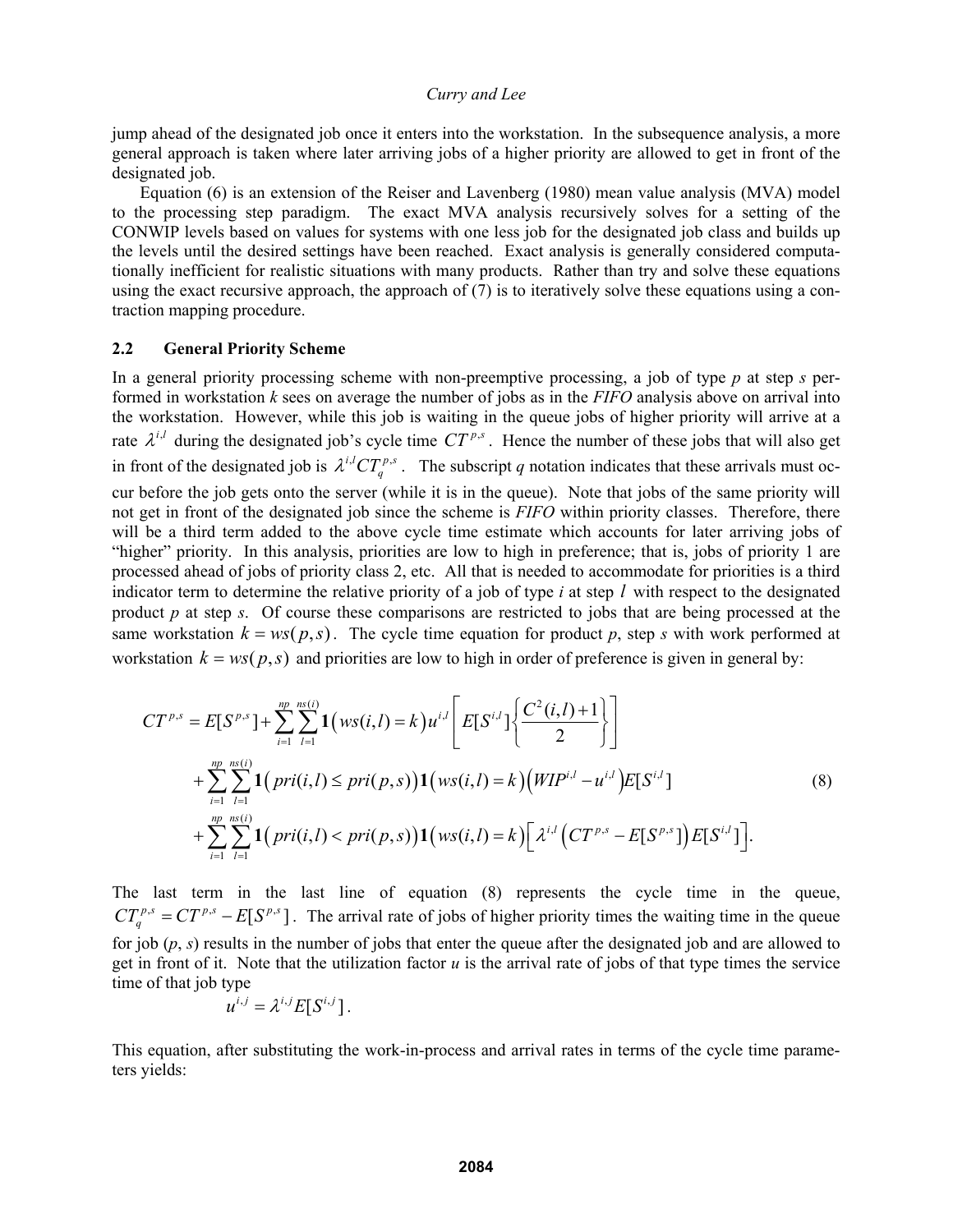$$
CT^{p,s} = E[S^{p,s}] + \sum_{i=1}^{np} \sum_{l=1}^{ns(i)} \frac{(W^i - 1(i=p))1(ws(i,l) = k)r^{i,l}}{\sum_{j=1}^{ns(i)} r^{i,j}CT^{i,j}} \left[E[S^{i,l}]^2 \left\{\frac{C^2(i,l)+1}{2}\right\}\right]
$$
  
+ 
$$
\sum_{i=1}^{np} \sum_{l=1}^{ns(i)} \frac{1(pri(i,l) \le pri(p,s)) (W^i - 1(i=p))1(ws(i,l) = k)r^{i,l}}{\sum_{j=1}^{ns(i)} r^{i,j}CT^{i,j}} \left[E[S^{i,l}] (CT^{i,l} - E[S^{i,l}])\right]
$$
  
+ 
$$
\sum_{i=1}^{np} \sum_{l=1}^{ns(i)} \frac{1(pri(i,l) < pri(p,s)) (W^i - 1(i=p))1(ws(i,l) = k)r^{i,l}}{\sum_{j=1}^{ns(i)} r^{i,j}CT^{i,j}} \left[E[S^{i,l}] (CT^{p,s} - E[S^{p,s}])\right].
$$
  
(9)

The system of equations (9) are solved iteratively, again using initial cycle time estimates of  $CT^{p,s} = E[S^{p,s}]$ .

# **3 COMPARING PRIORITY SCHEMES**

The data used for this analysis is from Wein (1992). The system consists of three products to be produced in a three workstation facility each with a single machine. The part type routings through the workstations are given Table 1.

| <b>PRODUCT</b> | Step | Step 2 | Step 3 | Step 4 | Step |
|----------------|------|--------|--------|--------|------|
|                |      |        |        |        |      |
|                |      |        |        |        |      |
|                |      |        |        |        |      |

Table 1: Product routing steps through the various workstations

The mean processing times (minutes) by product and processing step  $E[S^{p,s}]$  are in Table 2 and the processing times squared coefficient of variations (SCV) are all 1 because the processing times were all assumed to be exponentially distributed by Wein (1992). The assumption of all SCV's being the same and exponential is immaterial to the analysis. The equations use SCV values by product and step  $C^2[S^{p,s}]$ .

Table 2: Mean processing times by product and processing step

| <b>PRODUCT</b> | Step | Step 2 | Step 3 | Step 4 | Step |
|----------------|------|--------|--------|--------|------|
|                |      |        |        |        |      |
|                |      |        |        |        |      |
|                |      |        |        |        |      |

# **3.1 FIFO Processing Control**

For a FIFO processing control scheme, all priorities by product and processing step,  $pri(p, s)$ , are considered the same: here all are given the value of 1. The following table gives the FIFO priority values (this particular table is included merely for comparison with the other priority schemes and to illustrate that the general approach yields a variety priority schemes as special instances):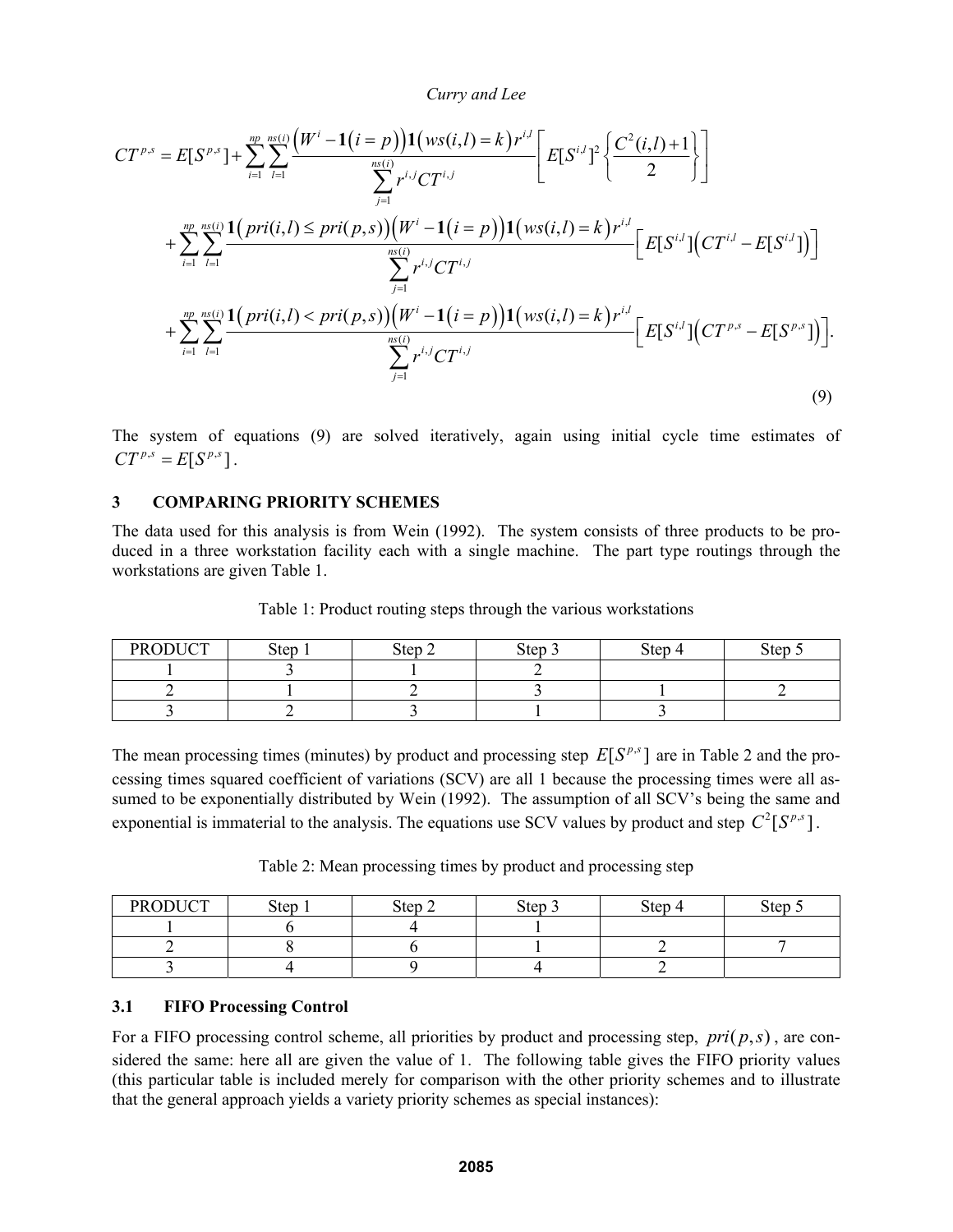|  |  |  | Table 3: FIFO Priority Scheme |
|--|--|--|-------------------------------|
|--|--|--|-------------------------------|

| <b>PRODUCT</b> | Step | Step 2 | Step | Step 4 | Step |
|----------------|------|--------|------|--------|------|
|                |      |        |      |        |      |
|                |      |        |      |        |      |
|                |      |        |      |        |      |

The mean cycle time results by product and total factory performance is given in Table 4. The product performance information is displayed in Table 5. The overall data is a Total WIP of 20, a system throughput rate of 8.91 jobs/hour and a factory overall cycle time of 134.63 minutes. The simulation overall time for the FIFO priority scheme was 133.3 minutes (standard deviation 41.34) and the relative error is 0.98% for the MVA approximation approach.

Table 4: Cycle Times (minutes) by Product and Processing Step. Analytical results are on top with simulation sample means and standard deviations given below in parenthesis (Mean, Standard Deviation)

| PROD. | TYPE            | Step 1                   | Step 2                   | Step 3                   | Step 4                   | Step 5                   |
|-------|-----------------|--------------------------|--------------------------|--------------------------|--------------------------|--------------------------|
|       | Anal.<br>Simul. | 39.550<br>(39.64, 25.55) | 32.634<br>(30.85, 24.14) | 27.921<br>(31.61, 25.26) |                          |                          |
| 2     | Anal.<br>Simul. | 35.837<br>(31.87, 22.88) | 30.734<br>(32.29, 24.35) | 36.698<br>(36.46, 26.19) | 29.837<br>(28.24, 23.00) | 31.734<br>(34.91, 24.42) |
|       | Anal.<br>Simul. | 30.332<br>(34.80, 25.42) | 41.737<br>(36.70, 25.00) | 32 994<br>(30.82, 24.85) | 34.737<br>(31.89, 23.95) |                          |

# **3.2 SEPT Processing Control**

The SEPT sequence has jobs sequenced by the shortest expected processing time at the given workstation. For the processing time data of this example, the SEPT processing step priorities are given Table 6. The mean cycle time results by product and total factory performance is given in Table 7. The product performance information is displayed in Table 8. The overall data is a Total WIP of 15, a system throughput rate of 9.313 jobs/hour and a factory overall cycle time of 96.640 minutes. The simulation overall time for the SEPT priority scheme was 97.45 minutes (standard deviation 65.02) and the relative error is 0.88% for the MVA approximation approach.

Table 5: Overall System Performance Data by Product for the FIFO Scheme. Analytical results are on top with simulation sample means and standard deviations given below in parenthesis (Mean, Standard Deviation)

| PROD. | <b>TYPE</b>     | Throughput (jobs/hr) | Cycle Time (min)           | WIP (jobs) |
|-------|-----------------|----------------------|----------------------------|------------|
|       | Anal.<br>Simul. | 2.997                | 100.105<br>(102.07, 25.89) |            |
| 2     | Anal.<br>Simul. | 2.912                | 164.839<br>(163.76, 31.20) |            |
|       | Anal.<br>Simul. | 3.004                | 139.800<br>(134.24, 39.84) |            |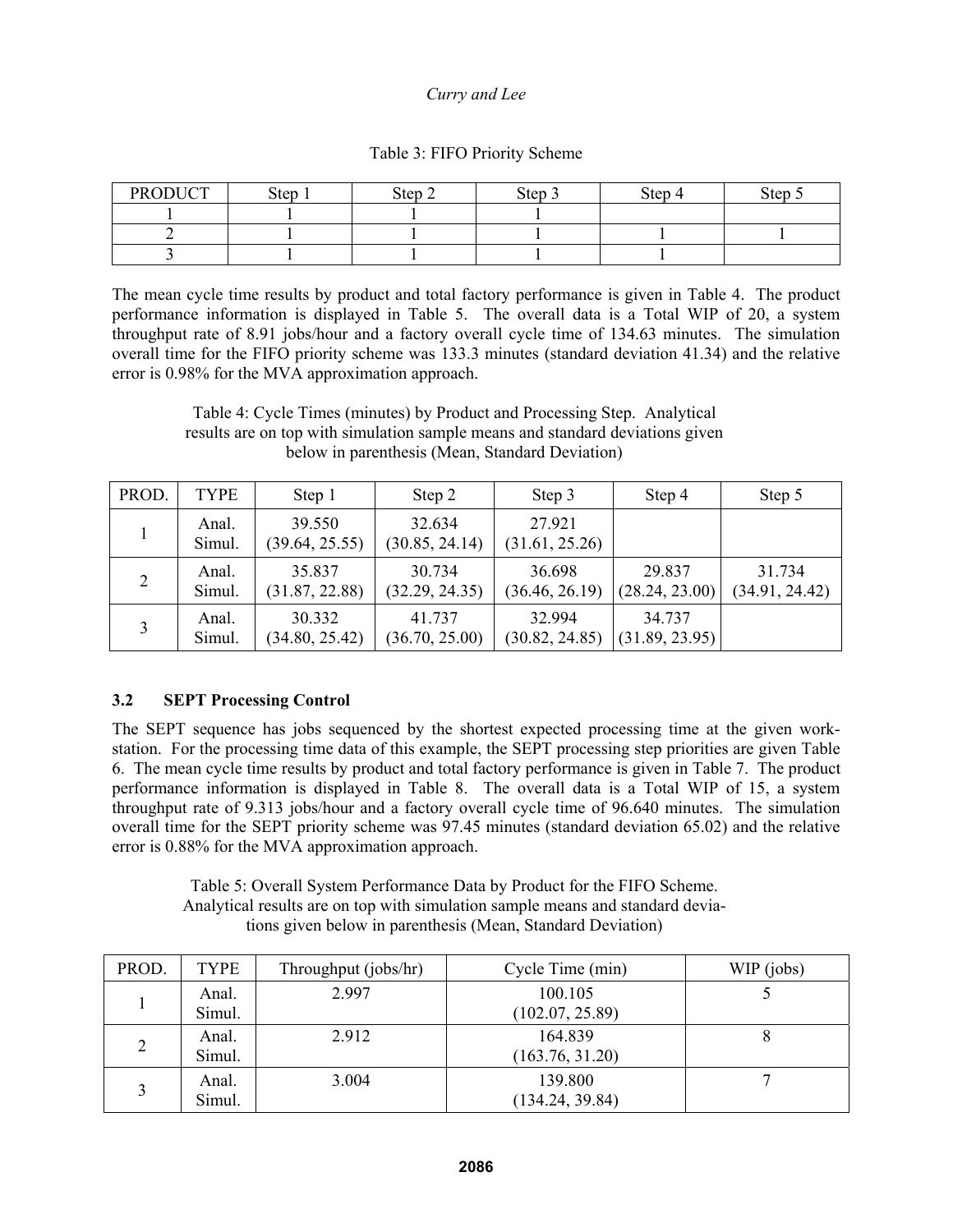| <b>PRODUCT</b> | <b>Step</b> | Step<br>∼ | Step 3 | Step 4 | $\sim$<br>ster |
|----------------|-------------|-----------|--------|--------|----------------|
|                |             |           |        |        |                |

# Table 6: SEPT Priority Scheme

2 | 4 | 3 | 1 | 1 | 4

Table 7: Cycle Times (minutes) by Product and Processing Step. Analytical results are on top with simulation sample means and standard deviations given below in parenthesis (Mean, Standard Deviation)

3 2 4 2 2

| PROD.        | <b>TYPE</b>     | Step 1                   | Step 2                   | Step 3                  | Step 4                | Step 5                   |
|--------------|-----------------|--------------------------|--------------------------|-------------------------|-----------------------|--------------------------|
|              | Anal.<br>Simul. | 15.462<br>(18.04, 12.79) | 15.292<br>(17.21, 16.32) | 6.167<br>(6.42, 6.24)   |                       |                          |
| 2            | Anal.<br>Simul. | 69.614<br>(66.06, 49.05) | 18.893<br>(20.73, 18.85) | 7.701<br>(8.29, 7.87)   | 7.050<br>(8.26, 7.17) | 59.877<br>(59.24, 43.99) |
| $\mathbf{c}$ | Anal.<br>Simul. | 10.631<br>(12.08, 9.16)  | 65.461<br>(54.13, 35.55) | 11.291<br>(12.28, 9.83) | 8.758<br>(9.69, 8.97) |                          |

Table 8: Overall System Performance Data by Product for the SEPT Scheme. Analytical results are on top with simulation sample means and standard deviations given below in parenthesis (Mean, Standard Deviation)

| PROD.          | <b>TYPE</b>     | Throughput (jobs/hr) | Cycle Time (min)           | WIP (jobs) |
|----------------|-----------------|----------------------|----------------------------|------------|
|                | Anal.<br>Simul. | 3.250                | 36.922<br>(41.67, 21.30)   |            |
| $\overline{2}$ | Anal.<br>Simul. | 2.942                | 163.134<br>(162.55, 61.38) |            |
| 3              | Anal.<br>Simul. | 3.120                | 96.141<br>(88.19, 37.75)   |            |

# **SRPT Processing Control**

The SRPT scheme sequences jobs in the order of the shortest remaining expected processing time summed over all remaining steps. The SRPT processing step priorities are given Table 9.

| <b>PRODUCT</b> | <b>Step</b> | Step 2 | Step 3 | Step 4 | Step |
|----------------|-------------|--------|--------|--------|------|
|                |             |        |        |        |      |
|                |             |        |        |        |      |
|                |             |        |        |        |      |

### Table 9: SRPT Priority Scheme

The mean cycle time results by product and total factory performance is given in Table 10. The product performance information is displayed in Table 11. The overall data is a Total WIP of 23, a system throughput rate of 9.669 jobs/hour and a factory overall cycle time of 142.723 minutes. The simulation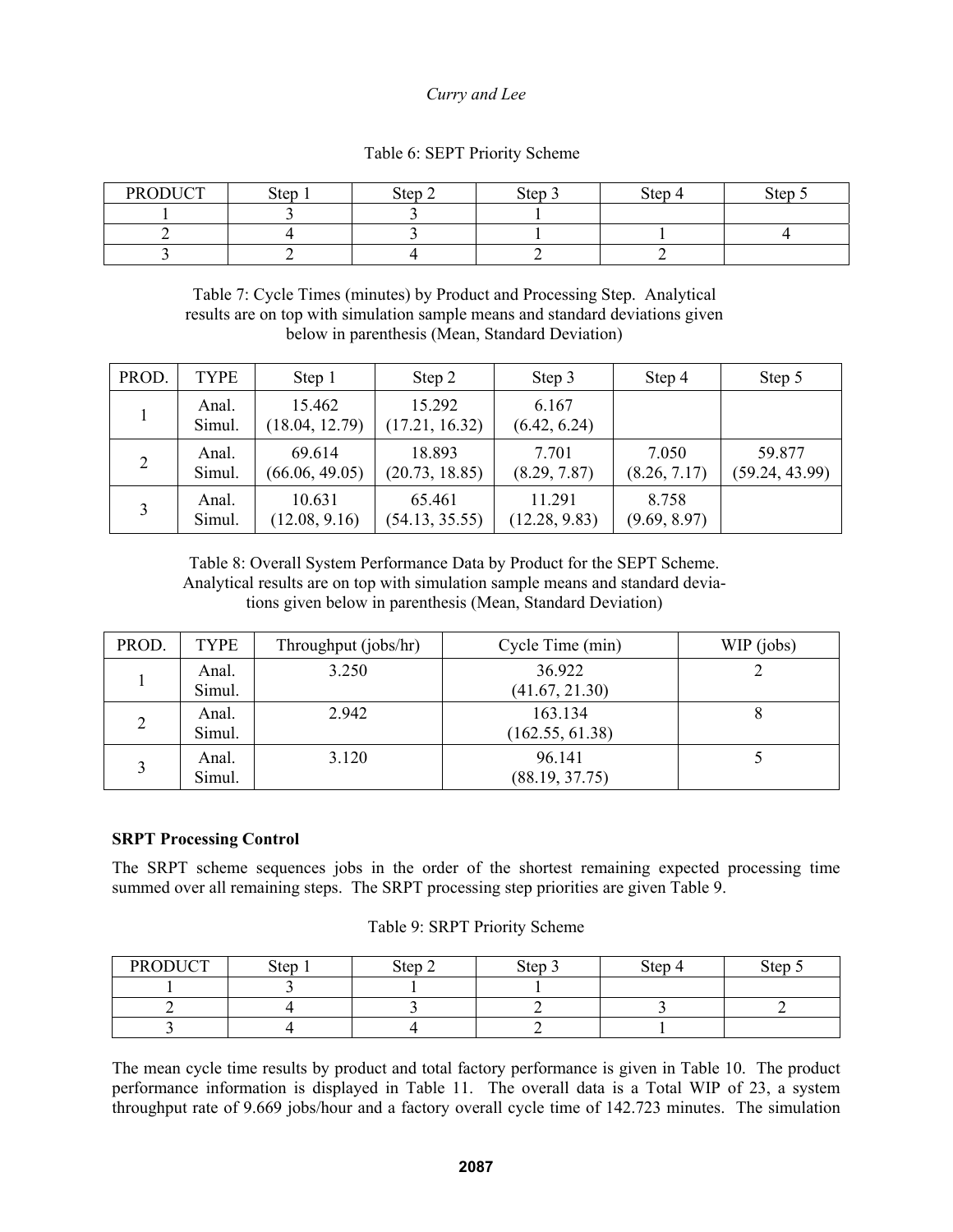overall time for the SRPT priority scheme was 145.18 minutes (standard deviation 139.29) and the relative error is 1.71% for the MVA approximation approach.

|       |                 |                                                 | ociów in parenthesis (ivican, standard Deviation) |                          |                          |                         |
|-------|-----------------|-------------------------------------------------|---------------------------------------------------|--------------------------|--------------------------|-------------------------|
| PROD. | TYPE            | Step 1                                          | Step 2                                            | Step 3                   | Step 4                   | Step 5                  |
|       | Anal.<br>Simul. | 15.645<br>(16.77, 12.92)                        | 9.245<br>(10.22, 8.26)                            | 6.066<br>(6.34, 6.25)    |                          |                         |
| 2     | Anal.<br>Simul. | 79.206<br>(55.83, 46.12)                        | 22.989<br>(30.61, 23.89)                          | 9.277<br>(8.47, 8.89)    | 19.548<br>(21.64, 23.35) | 14.236<br>(18.84.14.39) |
| 3     | Anal.<br>Simul. | 101.382<br>$(132.55, 178.93)$ $(141.69, 82.33)$ | 164.000                                           | 15.361<br>(16.60, 13.46) | 8.801<br>(9.10, 8.00)    |                         |

Table 10: Cycle Times (minutes) by Product and Processing Step. Analytical results are on top with simulation sample means and standard deviations given below in parenthesis (Mean, Standard Deviation)

Table 11: Overall System Performance Data by Product for the SRPT Scheme. Analytical results are on top with simulation sample means and standard deviations given below in parenthesis (Mean, Standard Deviation)

| PROD.          | <b>TYPE</b> | Throughput (jobs/hr) | Cycle Time (min) | WIP (jobs) |
|----------------|-------------|----------------------|------------------|------------|
|                | Anal.       | 3.876                | 30.956           |            |
|                | Simul.      |                      | (33.32, 16.51)   |            |
| $\overline{2}$ | Anal.       | 2.891                | 145.258          |            |
|                | Simul.      |                      | (135.30, 47.24)  |            |
|                | Anal.       | 2.901                | 289.532          | 14         |
|                | Simul.      |                      | (300.04, 151.22) |            |

# **3.3 Work-Balance (WBAL) Processing Control**

The WBAL scheme sequences jobs in the order of the shortest remaining expected processing time at this workstation. The WBAL processing step priorities are given Table 12.

| Table 12: WBAL Priority Scheme. |
|---------------------------------|
|---------------------------------|

| <b>PRODUCT</b> | Step | Step 2 | <b>Step</b> | Step 4 | Step 5 |
|----------------|------|--------|-------------|--------|--------|
|                |      |        |             |        |        |
|                |      |        |             |        |        |
|                |      |        |             |        |        |

The mean cycle time results by product and total factory performance is given in Table 13. The product performance information is displayed in Table 14. The overall data is a Total WIP of 13, a system throughput rate of 9.20 jobs/hour and a factory overall cycle time of 84.784 minutes. The simulation overall time for the WBAL priority scheme was 85.26 minutes (standard deviation 53.70) and the relative error is 0.60% for the MVA approximation approach.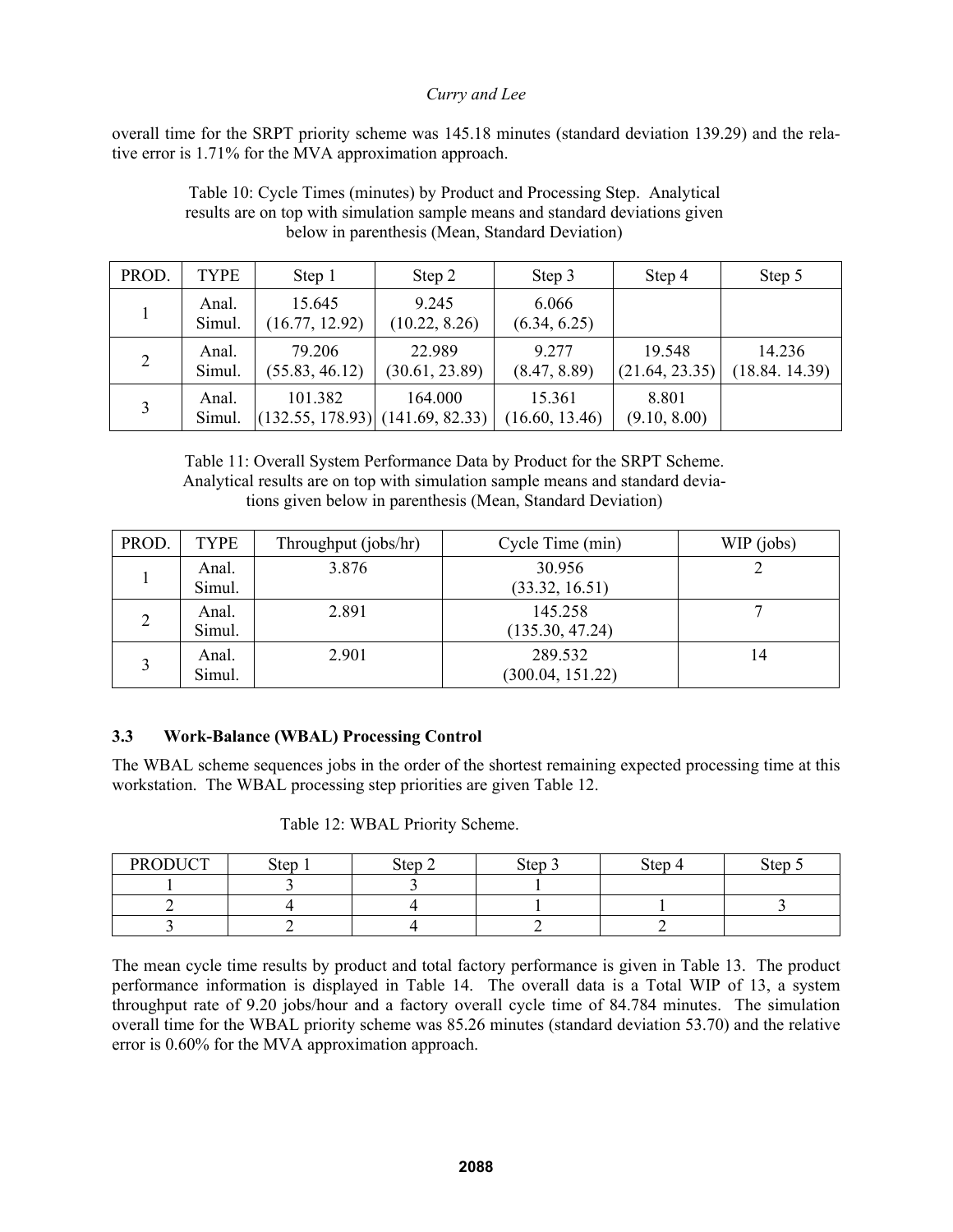| PROD.          | <b>TYPE</b>     | Step 1                   | Step 2                   | Step 3                   | Step 4                | Step 5                   |
|----------------|-----------------|--------------------------|--------------------------|--------------------------|-----------------------|--------------------------|
|                | Anal.<br>Simul. | 14 997<br>(17.45, 12.41) | 14.655<br>(17.33, 16.01) | 6.048<br>(6.48, 6.30)    |                       |                          |
| $\overline{2}$ | Anal.<br>Simul. | 59.840<br>(55.59, 44.30) | 51.382<br>(46.43, 38.00) | 7.506<br>(7.89, 7.68)    | 6.892<br>(8.59, 7.38) | 19.808<br>(24.66, 20.12) |
| 3              | Anal.<br>Simul. | 10.303<br>(11.89, 9.08)  | 51.848<br>(39.72, 29.26) | 10.917<br>(12.37, 10.13) | 8.278<br>(8.66, 8.34) |                          |

Table 13: Cycle Times (minutes) by Product and Processing Step. Analytical results are on top with simulation sample means and standard deviations given below in parenthesis (Mean, Standard Deviation)

Table 14: Overall System Performance Data by Product for the WBAL Scheme. Analytical results are on top with simulation sample means and standard deviations given below in parenthesis (Mean, Standard Deviation)

| PROD.          | <b>TYPE</b>     | Throughput (jobs/hr) | Cycle Time (min)           | WIP (jobs) |
|----------------|-----------------|----------------------|----------------------------|------------|
|                | Anal.<br>Simul. | 3.361                | 35.699<br>(41.26, 21.02)   |            |
| $\overline{2}$ | Anal.<br>Simul. | 2.888                | 145.428<br>(143.08, 43.91) |            |
| $\mathbf{c}$   | Anal.<br>Simul. | 2.950                | 81.346<br>(72.65, 32.43)   |            |

# **4 RESULTS AND CONCLUSIONS**

An analytical model was developed for a multiple-product factory operating under individual product CONWIP control and processing data given in a processing step paradigm. The four priority schemes presented by Wein (1992) (WBAL, FIFO, SEPT and SRPT) are all illustrated using his example data set. Analytical and simulation results for these examples demonstrate that the priority modeling approach is reasonably accurate. The general priority scheme is robust and encompasses a large collect of standard priority schemes as well as the potential as an evaluation tool for new priority schemes. Any nonpreemptive processing scheme which gives a priority to a product at each processing step can be modeled. These step priorities are model-data input along with the problem data. The service times are assumed to be generally distributed with mean and squared coefficient of variation allowed for each processing. The main limitation of this particular model is the assumption of a single machine at each workstation. Multiple machine FIFO models exist (see Curry and Feldman 2011, Chapter 8) but have not been tested for the processing step priority scheme developed herein. The literature (Bondi and Whitt 1986, Eager et al. 2000) indicates that under high service time variability the MVA approximations on which this model is based can be significantly improved by interpolation procedures.

 For the example priority schemes and the Wein problem, the CONWIP levels were determined by a manual search procedure. Methods of finding the best CONWIP/kanban settings have been studied by Altiok and Stidham (1983) for kanban systems and in Curry and Feldman (2011, Chapter 8) a tabu-search heuristic was developed for CONWIP parameter settings for a problem similar to that in this paper. Ryan and Choobineh (2003) studied the CONWIP units problem in a job shop setting.

 For the push release procedure the WBAL priority scheme yielded a mean cycle time for the factory of 104.3 min. (based on the Curry and Feldman (2011) simulation study). The FIFO scheme resulted in a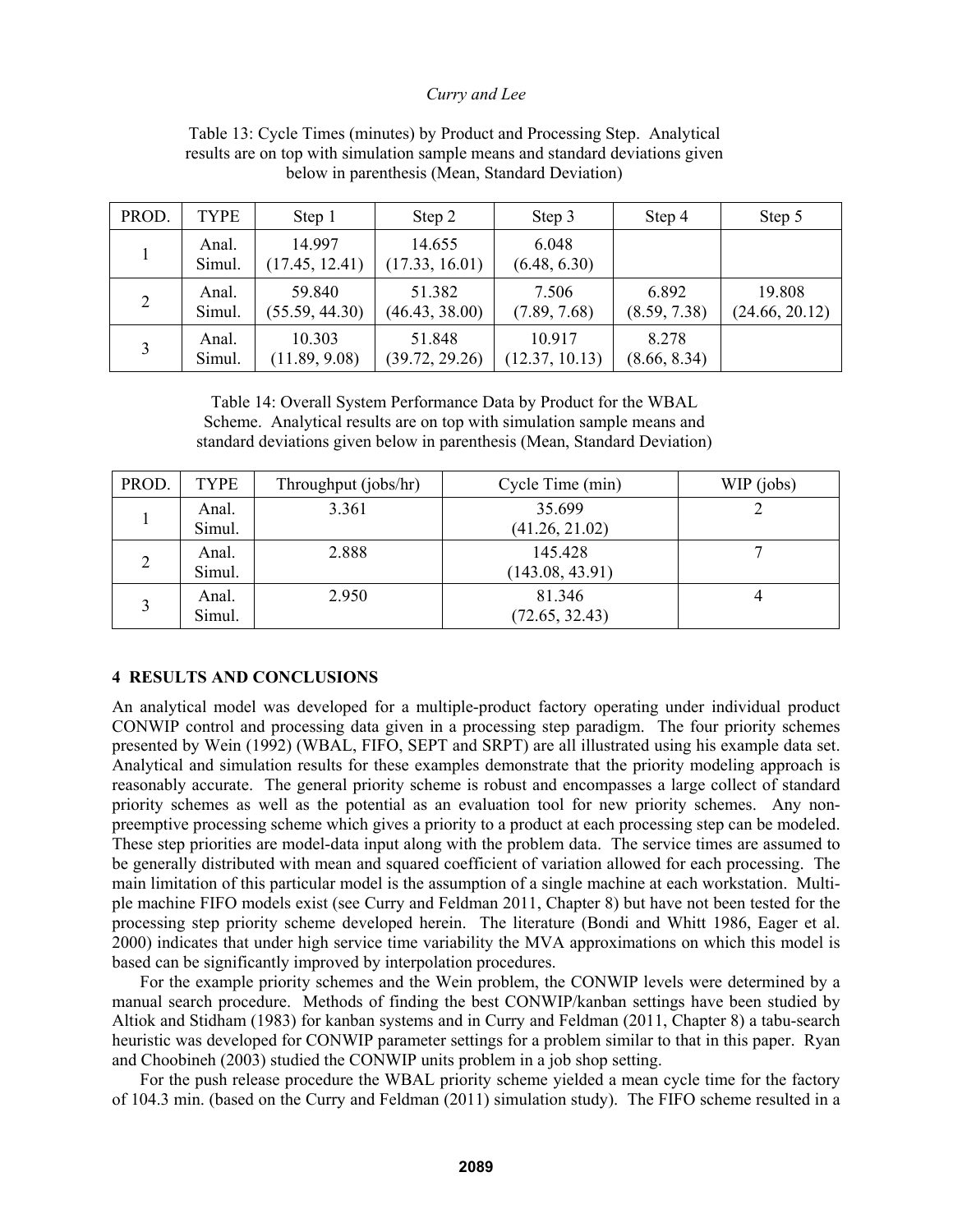mean cycle time for the factory of 175.3 min. Thus the push priority improvement of WBAL versus FIFO is in the order of 40.5%. For this CONWIP study, the results are 84.8 min. versus FIFO 134.6 min., an improvement of 37.0%, SRPT 142.7 min., an improvement of 40.6%, and for SEPT (96.6 min.) an improvement was 12.2%.

 These comparisons are given to illustrate the general priority model scheme for product level CONWIP control and are not a definitive study of the comparisons between the four priority schemes. The same data that was used in the previous two comparisons (Wein 1992, and Curry and Feldman 2011) was used for this illustration but the individual product CONWIP control process did not allow a really good comparison because of the granularity of the CONWIP control and the same throughput goals could not be obtained for the different priority schemes using this data set.

 Essentially any priority scheme using processing step data and implemented at the workstation queue sequencing level can be evaluated using this analytical modeling approach. The four priority schemes studied do allow for a good illustration of the general nature and the accuracy of the CONWIP priority approximation modeling scheme. All of the priority schemes overall results were within 1.7% (3 of the 4 were 1% or less) in comparisons with simulation model results using the MOR/DS language of Curry et al. (1989). However at the individual product level, the accuracy is not that good possibly because of the priority scheme's impact on low priority segments resulting in high variance and MVA approximation methods not generally accounting for variance.

## **REFERENCES**

- Altiok, T. and S. Stidham, Jr. 1983. The allocation of interstage buffer capacities in production lines. *IIE Transactions*, 15: 292-299.
- Black, J. T. and D. T. Phillips. 2012. *Lean Manufacturing*. Manuscript in preparation, personnel communication Don T. Phillips.
- Bondi, A. B. and W. Whitt. 1986. The influence of service-time variability in a closed network of queues. *Performance Evaluation*, 6: 219-234.
- Bondi, A. B. and Yie-Min Chuang. 1988. A New MVA-Based Approximation for Closed Queueing Networks with a Preemptive Priority Server. *Performance Evaluation*, 8: 195-221.
- Bryant, R. A., A. E. Krzesinski, M. S. Lakshmi and K. M. Chandy. 1984. The MVA priority approximation. *ACM Transactions on Computer Systems*, 2(4): 335-359.
- Buitenhek, R., G.-J. van Houtum, and H. Zijm. 2000. AMVA-based solution procedures for open queueing networks with population constraints. *Annals of Operations Research*, 93(1): 15-40.
- Curry, G. L., B. L. Deuermeyer, and R. M. Feldman. 1989. *Discrete Simulation: Fundamentals and Microcomputer Support*, Holden-Day, Inc., Oakland.
- Curry, G. L. and R. M. Feldman. 2011. *Manufacturing Systems Modeling and Analysis,* Second Edition. Springer, Springer-Verlag Berlin Heidelberg.
- Eager, D. L., D. J. Sorin and M. K. Veron. 2000. AMVA techniques for high service time variability. *SIGMETRICS Performance Evaluation Review*, 28(1): 217-228.
- Gross, D. and C. M. Harris. 1998. *Fundamentals of Queueing Theory*, Third Edition, John Wiley & Sons, New York.
- Hoop, W. J. and M. L. Spearman. 1996. *Factory Physics: Foundations of Manufacturing Management*, Irwin, Chicago.
- Kaufman, J. S. 1984. Approximation Methods for networks of Queues with Priorities. *Performance Evaluation*, 4: 183-198.
- Leemans, H. and G. Dedene. 1996. On Closed Queueing Networks with Mixed Preemptive Resume Priority Servers. OR 9632, Katholieke Universiteit Leuven, Belgiun, 13pps.
- Little, J. D. C. 1961. A proof for the queuing formula:  $L = \lambda W$ . *Operations Research*, 9: 383-387.
- Little, J. D. C. 2011. Little's Law as viewed on its 50<sup>th</sup> anniversary. *Operations Research*, 59(3): 536-549.